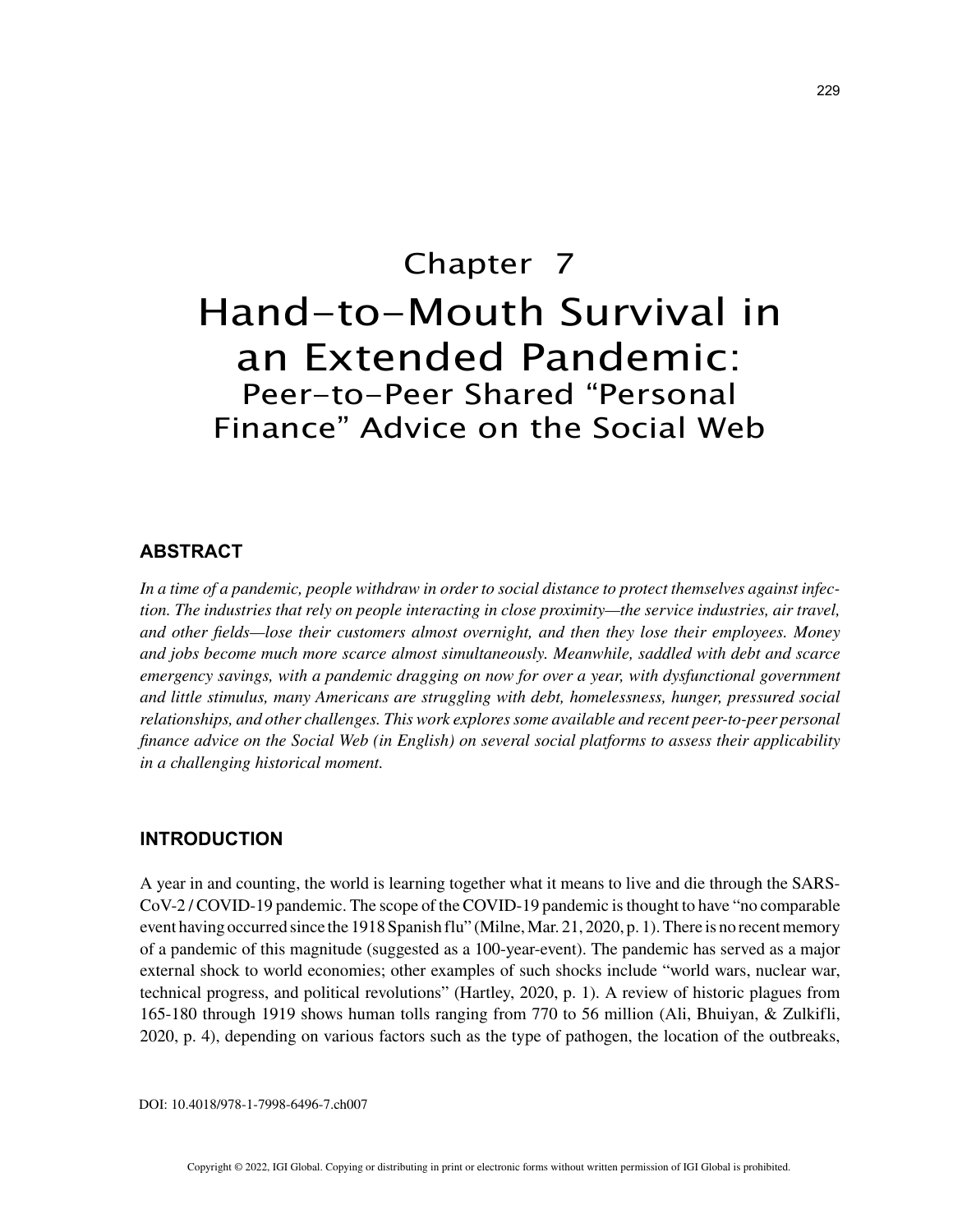and various control measures, among others. At the moment of this work, the pandemic continues to rage and exact a heavy toll on humanity, in morbidity and mortality.

For a globalized world, global health hazards and economic impacts are closely related, and "the entire nation needs to give all-out efforts to solve" the interconnected challenges (Ali, Bhuiyan, & Zulkifli, 2020, p. 7). The World Trade Organization projected a 9.2% decline in the volume of world trade in 2020 ("Trade shows signs…," Oct. 6, 2020). The International Monetary Fund's World Economic Outlook in Oct. 2020 suggested "a long and difficult ascent" ("World Economic Outlook…" Oct. 2020). The World Bank projected economic activity in the advanced economies to shrink 7% in 2020 ("COVID-19…," June 8, 2020). Indeed a number of countries fell into recession in 2020. In this time, global interconnections and political interrelationships have frayed. Global trade itself has fallen.

One truism is that the enforced work stoppages (as people "social distance" and self-isolate so as to avoid infection) result in economic contraction and the closing of businesses (private sector) and the lessening of government jobs (public sector). Said another way, there have been "trade-offs…between population safety and prosperity" (Hartley, 2020, p. 1), with the government closing of economies leading to severe "job losses, plant closures and poverty for some groups in society" (p. 1). While there have been many business exits, there have also been some business formations. In the "creative destruction" (per Schumpeter) of the present moment, the losses and gains have occurred in different concentrations in different parts of the economy.

Money has become more scarce in both the developed and developing world.

*Lockdowns had serious adverse effects on some firms and industries. The sectors seriously affected were travel and leisure, including air, road, rail, and sea transport. Airlines grounded and stored their fleets of aircraft; buses and trains ran without passengers; restaurants, cafes and public houses were closed; and tourist locations suddenly lost their tourists seriously affecting the income streams of towns dependent on tourism. Elsewhere, social distancing meant the end of audiences for cinemas, concerts, exhibitions, theatres, and sports event (e.g. football; rugby, horse racing). Firms suffering an unexpected loss of markets were suddenly required to review their prospects for survival. (Hartley, 2020, p. 2)* 

Higher education also suffered because of "lost income from overseas students" (Hartley, 2020, p. 3). Local governments lost tax revenue from lessened business activity.

Researchers consider the COVID-19 pandemic "the third major shock to have hit the United States and the global economy in the first two decades of this century" after Sept. 11, 2001 (the "9-11 terror attacks" in NY and Pennsylvania) and the 2008-2009 financial crisis (Ellul, Erel, & Rajan, 2020, p. 421). In terms of government aid, the U.S. Congress passed a \$2.3 trillion Coronavirus Aid, Relief and Economic Security Act (CARES Act) (Dunford & Qi, 2020, p. 8) in late March 2020, and that was followed by a second major stimulus package in late December 2020 worth (\$900 billion) (Lobosco & Luhby, Dec. 28, 2020). There are some indirect costs incurred such as government assistance policies having "adverse effects on productivity as firms and workers (who) become subsidy maximisers rather than income and profit maximisers" (Hartley, 2020, p. 4). The public sector borrowing for financing vaccine R&D, therapeutics R&D, public health endeavors, testing, disease surveillance and reportage, PPE, vaccinations, and other expenditures also go on the balance sheet. These public expenditures will ultimately go on the debt owned by the U.S. tax payer.